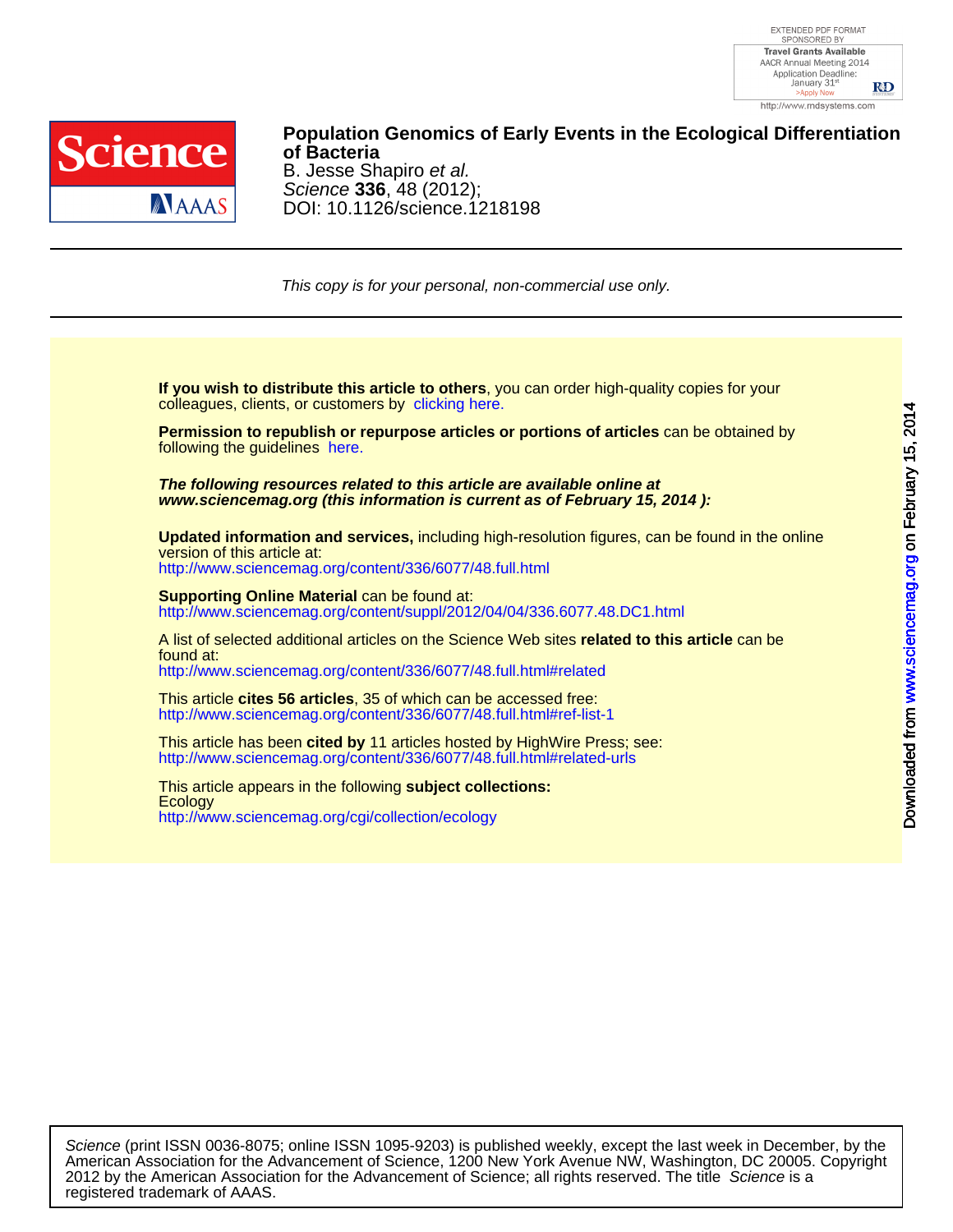# RESEARCH ARTICLE

# Population Genomics of Early Differentiation of Bacteria

B. Jesse Shapiro,<sup>1,2</sup>\* Jonathan Friedman,<sup>1</sup> Otto X. Cordero,<sup>3</sup> Sarah P. Preheim,<sup>3</sup> Sonia C. Timberlake, $^4$  Gitta Szabó, $^3{\dagger}$  Martin F. Polz, $^3{\ddagger}$  Eric J. Alm $^{1,2,3,4}{\ddagger}$ 

Genetic exchange is common among bacteria, but its effect on population diversity during ecological differentiation remains controversial. A fundamental question is whether advantageous mutations lead to selection of clonal genomes or, as in sexual eukaryotes, sweep through populations on their own. Here, we show that in two recently diverged populations of ocean bacteria, ecological differentiation has occurred akin to a sexual mechanism: A few genome regions have swept through subpopulations in a habitat-specific manner, accompanied by gradual separation of gene pools as evidenced by increased habitat specificity of the most recent recombinations. These findings reconcile previous, seemingly contradictory empirical observations of the genetic structure of bacterial populations and point to a more unified process of differentiation in bacteria and sexual eukaryotes than previously thought.

**How adaptive mutations spread through bacterial populations and trigger ecological differentiation has remained contro-**<br>versial Although it is agreed that the key factor is bacterial populations and trigger ecologversial. Although it is agreed that the key factor is the balance between recombination and positive selection, theory and observations are seemingly at odds. On one hand, evidence for genes spreading through populations independently via recombination ("gene-specific sweeps") is found in observations of environment-specific genes (1) and alleles (2), and reduced diversity at single loci amid high genomewide polymorphism (3, 4). On the other hand, mathematical modeling suggests that empirically observed rates of homologous recombination should not be high enough to unlink a gene, which is under even moderate selection, from the rest of the genome  $(5, 6)$ . This recombination/selection balance, expressed most saliently by the ecotype theory, leads to a prediction that is actually observed but that is at odds with gene-specific sweeps [i.e., bacterial diversity is organized into ecologically differentiated clusters (7–9)]. The proposed mechanism involves cycles of neutral diversification punctuated by genomewide selective sweeps (6). Although the observations of environment-specific genes and locus-specific reduced diversity conflict with the ecotype model of selected clonal genomes, they do not explain why its prediction of coincident genetic and ecological clusters hold true, nor provide insights into the early genomic events accompanying adaptation. How to reconcile these seemingly contradictory empirical observations remains an open question.

Here, we test whether recombination is strong enough relative to selection to allow gene-specific rather than genomewide selective sweeps in natural microbial populations and explore the effect on population-level diversity. Using whole-genome sequences from two recently diverged *Vibrio* populations with clearly delineated habitat associations, we show that genome regions rather than whole genomes sweep through populations, triggering gradual, genomewide differentiation. Our proposed evolutionary scenario is based on three lines of evidence: (i) Most of the genetic divergence between ecological populations is restricted to a few genomic loci with low diversity within one or both of the populations, suggesting recent sweeps of confined regions of the genome. (ii) We show that only one of the two chromosomes constituting the genome has swept through part of one population. (iii) The most recent recombination events tend to be population specific but older events are not, reinforcing the notion that these populations are on independent evolutionary trajectories, which may ultimately lead to the formation of genotypic clusters with different ecology. Although such clusters have been interpreted as evidence for the ecotype model, our results suggest that they can arise even in populations that do not experience genomewide selective sweeps.

In a previous study, we noticed an instance of very recent ecological differentiation among two populations of Vibrio cyclitrophicus by their divergence in fast-evolving protein-coding genes and differential occurrence in the large (L) and small (S) size fractions of filtered seawater, suggesting association with different zoo- and phytoplankton or suspended organic particle types (8). This population structure was reproduced across independent samples taken in 2006 and 2009. We sequenced whole genomes from both populations (13 L and 7 S isolates, all obtained in 2006). As in other Vibrionaceae, these genomes consist of two chromosomes, each with a flexible and core component, defined as blocks of DNA not universally present in all isolates or shared by all, respectively. To estimate the extent and patterns of recombination among the isolates, we subdivided the core genome into blocks of DNA on the basis of their supporting different phylogenetic relationships among the 20 isolates (10). Overall, the ecological populations described here are among the most closely related (identical 16S and >99% average amino acid identity) studied with genomewide sequence data, making them an ideal test case for observing the early events involved in ecological differentiation.

Genes, not genomes, sweep populations. Our first line of evidence favoring gene-specific rather than genomewide selective sweeps is that most of the differentiation between populations is restricted to a few small patches of the core genome. Ecological differentiation is supported by 725 "ecoSNPs" (single-nucleotide polymorphisms) defined as dimorphic nucleotide positions with one variant present in all S strains and a different variant in all L strains—that cluster in a few discrete patches of the genome (11 in total, three of which contain >80% of ecoSNPs). By contrast, the rest of the genome is dominated by 28,744 SNPs, supporting phylogenetic intermingling of S and L strains (e.g., nucleotide C in 3 S and 6 L strains, G in 4 S and 7 L strains), therefore rejecting the ecological partition (Fig. 1 and figs. S1 and S2). Any signal of clonal ancestry has been obscured by homologous recombination, which affects equally genes of all functions, and is therefore likely not driven by selection [fig. S3 (10)], such that no single bifurcating tree relating the 20 strains adequately describes the evolution of more than 1% of the core genome (Fig. 1C). Such a pattern could have been produced either by an ancient genomewide selective sweep in one or both populations, followed by recombination between populations eroding the "clonal frame" down to a few regions, or by recent gene-specific selective sweeps centered on these few regions. The latter explanation is favored because most major ecoSNP clusters (three out of the four peaks in Fig. 1B) have significantly lower withinhabitat diversity (in one or both habitats) than the chromosome-wide average. The exception is the

<sup>&</sup>lt;sup>1</sup> Program in Computational and Systems Biology, Massachusetts Institute of Technology, Cambridge, MA 02139, USA. <sup>2</sup> Broad Institute, Cambridge, MA 02142, USA. <sup>3</sup> Department of Civil and Environmental Engineering, Massachusetts Institute of Technology, Cambridge, MA 02139, USA. <sup>4</sup>Department of Biological Engineering, Massachusetts Institute of Technology, Cambridge, MA 02139, USA.

<sup>\*</sup>Present address: Center for Communicable Disease Dynamics, Harvard School of Public Health, Boston, MA 02115, and Department of Organismic and Evolutionary Biology, Harvard University, Cambridge, MA 02138, USA.

<sup>†</sup>Present address: Department of Microbial Ecology, University of Vienna, Vienna, Austria.

<sup>‡</sup>To whom correspondence should be addressed. E-mail: ejalm@mit.edu (E.J.A.); mpolz@mit.edu (M.F.P.)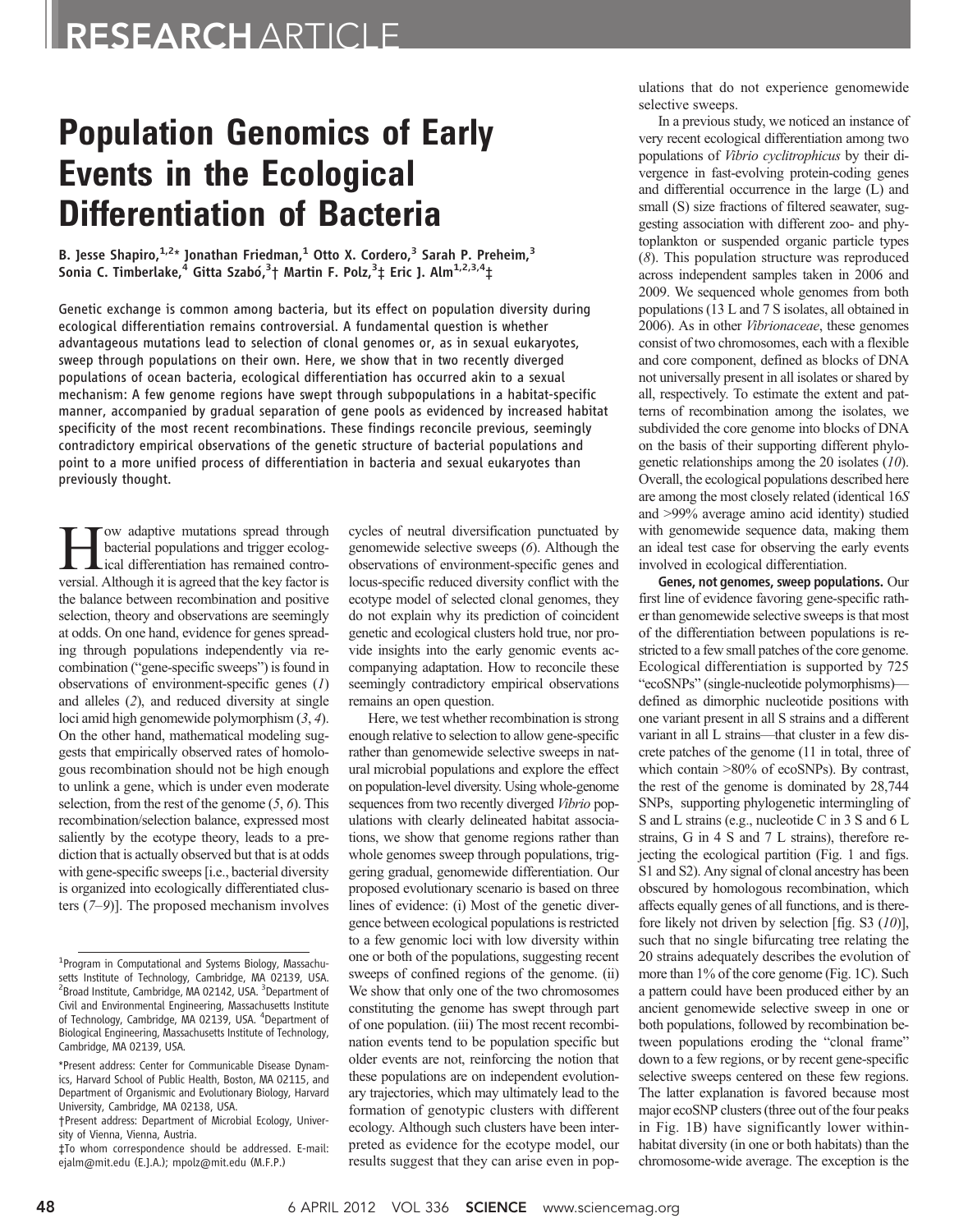highly diverse RTX/RpoS locus, which may be under diversifying selection both within and between habitats. The low within-habitat diversity in the other three regions, which account for the majority of ecoSNPs, suggests that they arrived recently by recombination [likely from a distantly related population  $(10)$ ] and swept through a population before accumulating much polymorphism.

Our second line of evidence shows that genomic fragments can sweep through populations in an ecology-specific manner without purging genomewide variation. In particular, a large fraction of chromosome II has swept through a subset of the S population, without affecting the diversity of chromosome I. As evidence for this, each chromosome has a distinct core phylogeny, with five of the seven S strains grouping together on chromosome II, but not chromosome I (Fig. 1). This "5-S" clade (grouping together strains 1F97,

1F111, 1F273, FF274, and FF160; blue branch in Fig. 1A and blue points in Fig. 1B) is supported by 796 SNPs: 790 on chromosome II and six on chromosome I—a >200-fold imbalance after normalizing by the 1.45 times as many SNPs per site on chromosome II. Chromosome II also strongly supports one phylogeny within the 5-S strains; SNPs inconsistent with this phylogeny are restricted almost entirely to chromosome I (figs. S4 and S5). The degree of support for the 5-S group on chromosome II suggests that a variant of this chromosome swept through these five S strains, independently of chromosome I. The sweep likely occurred recently, before the clear phylogenetic signal within the 5-S strains was disrupted by recombination. This signature of a long stretch of DNA (in this case, a chromosome) largely uninterrupted by recombination is a hallmark of recent positive selection in sexual eukaryotes (11), suggesting a selective sweep of chromosome II independently of the rest of the genome (chromosome I). The mobilization of genomic fragments on the size scale of chromosomes may also explain the hybrid genomes observed in novel pathogenic variants of Vibrio vulnificus (12).

Emergent habitat-specific recombination. Our third line of evidence shows how, despite the lack of genomewide selective sweeps, tight genotypic clusters may eventually emerge as a result of preferential recombination within, rather than between, habitats. This is evident from quantification of recent recombination in the core genome, using three very recently diverged pairs of "sister strains"—1F175-1F53, 1F111-1F273, and ZF30-ZF207—that group together at nearly all SNPs in the genome (Fig. 1A). The grouping of such young sister pairs should only be broken by



Fig. 1. Phylogeny follows ecology at just a few habitat-specific loci. (A) Maximum-likelihood (ML) V. cyclitrophicus phylogenies rooted by V. splendidus 12B01, based on core genome nucleotide sequence for chromosome I (left) and II (right). Scale is substitutions per site; all nodes have 100% bootstrap support unless indicated. (B) Genome regions with uninterrupted support for (black bars) or against (gray bars; note different scale) the ecological split of strains into distinct habitats (S/L). Bar height indicates the number of informative SNPs in each region. ECO-sup regions 1 to 11 are described in table S2; ML trees for four major regions are shown, rooted with 12B01; poly<sub>1</sub>/poly<sub>s</sub> indicates regions with significantly higher (up arrows) or lower (down arrows) nucleotide diversity and density of segregating polymorphic sites within the L (red) or S (green) habitat, relative to the chromosome-wide average. Tracks below  $x$  axis are as follows. "ECO": locations of ECO-supporting (black points) and -rejecting (gray) SNPs. "5-S": SNPs supporting (blue points) or rejecting (gray) the 5-S branch. "Breaks": number of inferred recombination breakpoints per kb. (C) Tree topologies accounting for most genome length. Top four ranked unrooted topologies are shown for chromosome I, top 2 for chromosome II, and the percentage of the core genome accounted for  $(10)$ .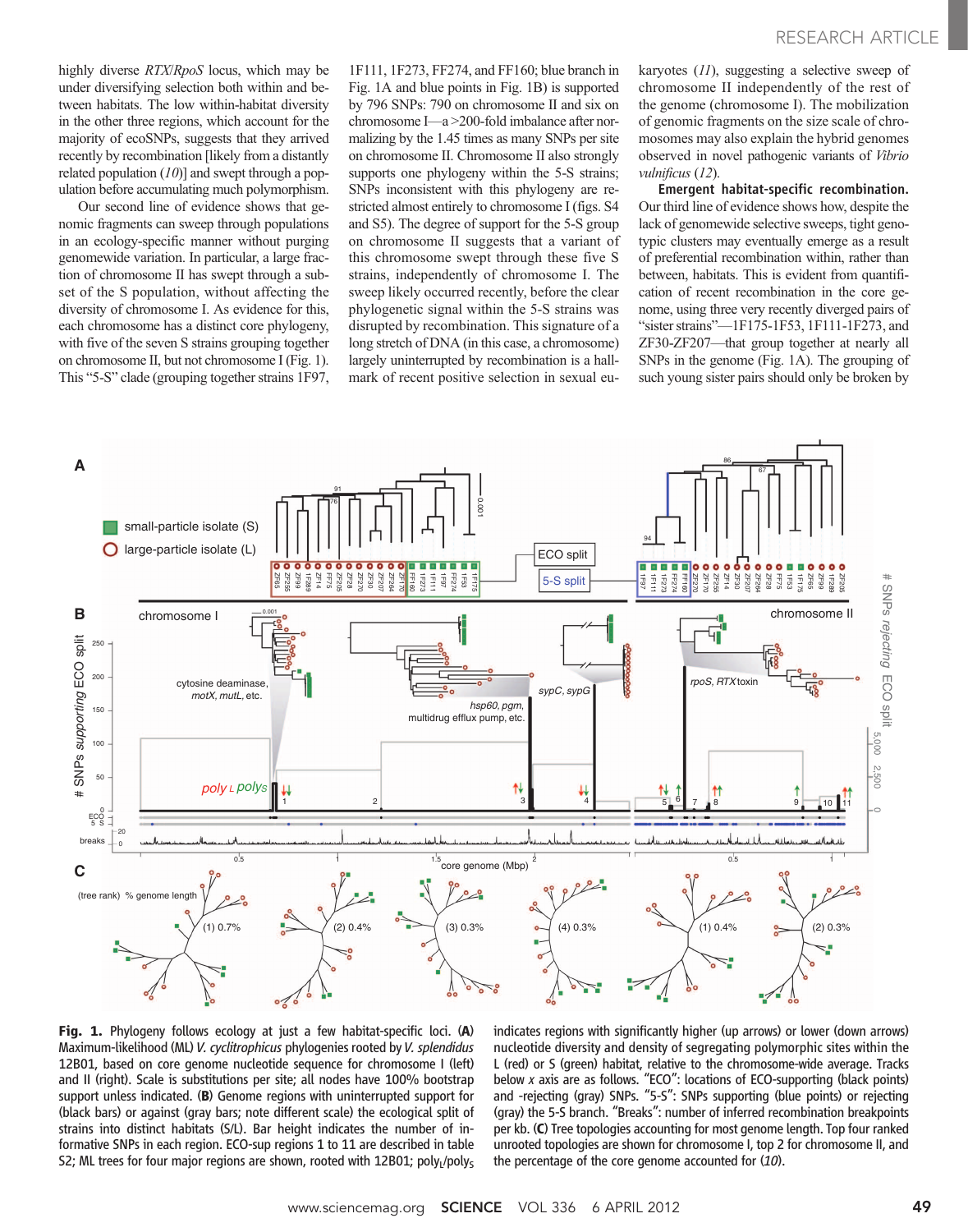#### RESEARCH ARTICLE



Fig. 2. Recent recombination is more common within than between habitats. (A) Genomewide ML phylogeny based on 3.54 Mb of aligned core genome, with sister strains highlighted in red or green. All nodes have 79 to 100 bootstrap support. Bar graphs show events (number of core genome blocks) that split up sisters by recombination between (gray bars) or within

habitats (S, green; L, red). (B) Relative amount of shared flexible genomic blocks between strains. The neighbor-joining (NJ) tree (left) is a consensus across 1000 bootstrap resamplings of the flexible blocks. Only nodes with support >500 are shown. Scale bar: Bray-Curtis distance used to construct the NJ tree  $(10)$ .

the most recent recombination events identifiable in our sample, involving one of the sister strains as a donor or acceptor. We quantified such events by counting core genome blocks inconsistent with phylogenetic pairing of sister strains (10). Out of 93 such blocks (Fig. 2A), 76 resulted from one sister strain pairing with another strain from the same habitat. This is significantly more withinhabitat recombination than expected under a model with random recombination across habitats  $[P \leq 1 \times 10^{-5} (10)]$ . The excess within-habitat recombination was detectable in both S  $(P =$ 0.03) and L ( $P < 1 \times 10^{-5}$ ) populations considered separately and is robust to variation in our assumptions about the relative S:L population sizes  $(10)$ . By contrast, the pairing of more anciently diverged S strains, FF160 to FF274, is more often broken up by recombination with L (222 blocks) than with S strains (8 blocks) ( $P < 1 \times 10^{-5}$ ), perhaps owing to the higher abundance of L strains in the past (e.g., if the ancestral, undifferentiated population was L-associated). This finding suggests that the trend toward the habitat-specific gene flow that we identified has emerged relatively recently.

The preference for within-habitat recombination is also apparent in the flexible genome. This component of the genome changes so rapidly that even the two most closely related genomes in our study (1F175 and 1F53), differing by only 66 substitutions in 3.54 Mb of core genome, each contain about 4500 base pairs of unique DNA (fig. S6). The flexible genome tree also has a topology that differs from that of the core (Fig. 2), suggesting that the flexible genome is shaped largely by horizontal transfer (integrase-mediated and illegitimate recombination), with limited clonal descent. The separate grouping of S and L strains (Fig. 2B; 99.8% bootstrap support), when clustered by the proportion of shared flexible DNA (Fig. 2B), indicates that preferential recombination occurs within habitats. Compared with a model of random recombination among habitats, there is significantly more habitat-specific sharing of flexible blocks than expected by chance  $[P \le 5.5 \times 10^{-58} (10)]$  (table S1). All seven S strains—not just the 5-S strains hypothesized to have undergone a selective sweep on chromosome II—share a relatively high fraction of their flexible DNA on this chromosome (fig. S7). Therefore, flexible genome turnover is sufficiently rapid that flexible DNA does not hitchhike with selective sweeps for very long. Rather, high turnover, with a clear bias toward within-habitat sharing of DNA, maintains distinct but dynamic and habitatspecific gene pools.

Functions of ecologically differentiated genes. The revelation that there is a suite of habitatspecific genes and alleles has shed light on the selective pressures associated with specialization to different microhabitats in the ocean [tables S1 and S2  $(10)$ ]. The RTX locus and syp operon exhibit both allelic variation (core) and gene content variation (flexible). Several syp genes, present in all L but absent from S genomes, and their upstream regulator  $sypG$ , present in different allelic variants between habitats, are involved in biofilm formation and host colonization (13). RTX proteins are important virulence factors in pathogens (14) and may play a role in interactions with different hosts. The stress-response sigma factor RpoS encoded in the core genome near the RTX locus, has been shown to mediate a trade-off between stress tolerance and nutritional specialization in environmental Escherichia coli isolates (15). Finally, genes responsible for the biosynthesis of mannose-sensitive hemagglutinin (MSHA), many of which are unique to L flexible genomes, promote adherence to chitin (16) and zoo-

plankton exoskeletons (17). Together, this evidence suggests that ecological specialization, possibly through differential host association, can be achieved by fine-tuning genes in a few key functional pathways.

A model for ecological differentiation in bacteria. Our observations can be generalized with a model predicting independent evolutionary trajectories for nascent populations triggered by gene-specific sweeps (Fig. 3). The mosaic genomes that we observed, with different genome blocks supporting different phylogenies, suggest a frequently recombining, ecologically uniform ancestral population (Fig. 3B, early time points). The recent acquisition of habitat-specific flexible genes and core alleles likely initiated specialization to different hosts or habitats, leading to decreased gene flow between populations. The populations that we studied are in a very early stage of ecological specialization, with little genetic divergence between them. However, if the trend toward greater within-population recombination can be extrapolated into the future [as might indeed be expected given that recombination drops log-linearly with sequence divergence (18–22)], they will eventually form distinct genetic clusters, potentially indistinguishable from those predicted by (and often taken as evidence for) the ecotype model (Fig. 3A). Genetic isolation by preferential recombination has been suggested previously (23), and this trend might be enhanced if homologous recombination between populations is reduced in the vicinity of acquired habitat-specific genes (24). Thus, a mechanism of gene-centered sweeps may eventually lead to a pattern characteristic of genomewide sweeps. In this way, our study of the very early stages of ecological specialization has provided a simple resolution to seemingly conflicting empirical observations.